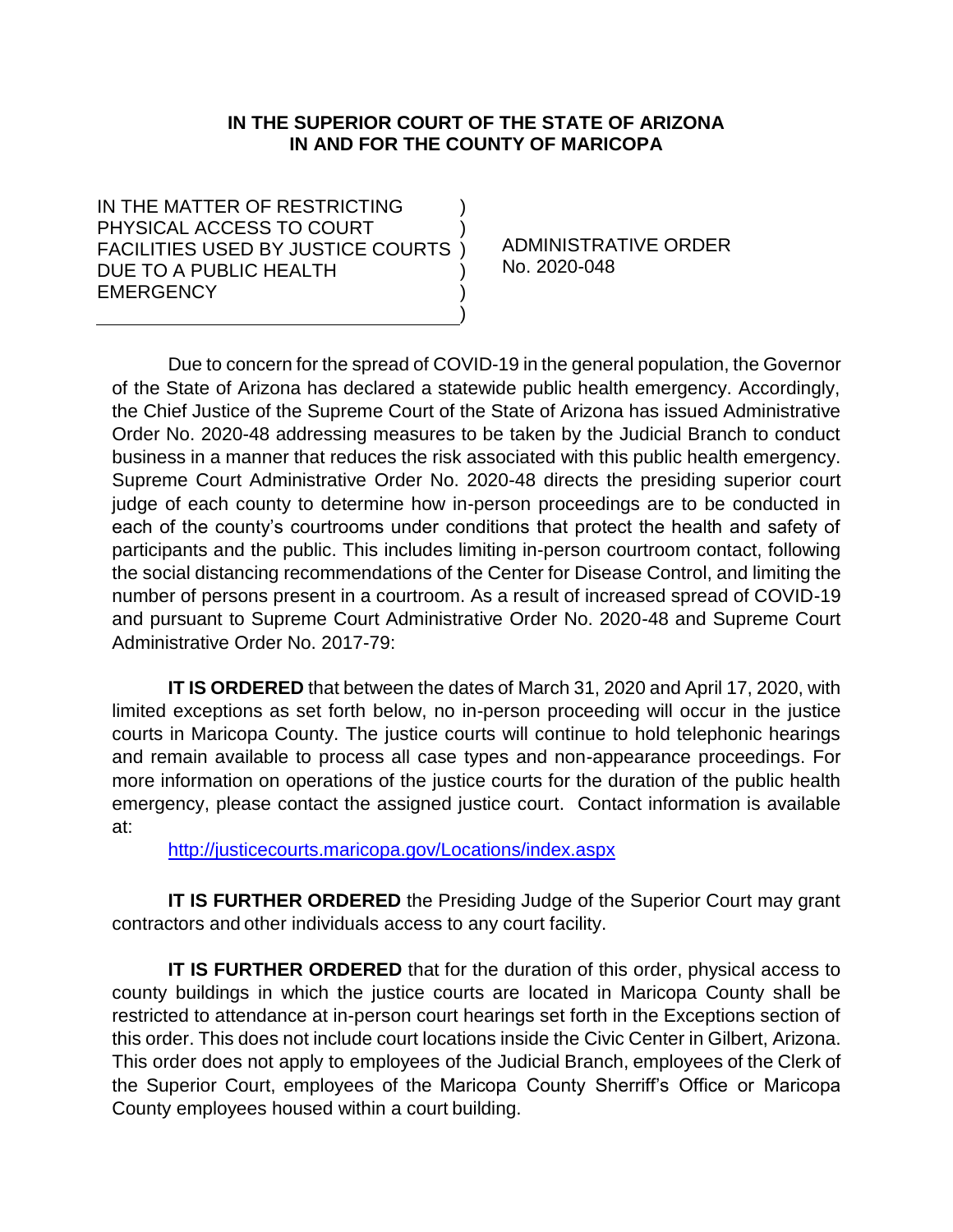**IT IS FURTHER ORDERED** that attendance at any in-person event held pursuant to one of the limited exceptions below will be limited to parties, witnesses, victims, sheriff's deputies, detention officers, law enforcement officers, parents in juvenile delinquency matters and lawyers, who are participating in the hearing or event.

**IT IS FURTHER ORDERED** that between the dates of March 31, 2020, to April 17, 2020, with limited exceptions, all court documents will be transmitted by email, fax, or mail to the assigned justice court. Exceptions will be made for emergency proceedings, evictions, change in release conditions, in-custody requests, protective orders, and similar emergency matters.

**IT IS FURTHER ORDERED** that any person intending to be present at a court proceeding who has been diagnosed with COVID-19, has exposure to COVID-19, or has symptoms of COVID-19 as defined by the U.S. Center for Disease Control must contact the assigned justice court via telephone, fax, or email to arrange to appear telephonically, have their appearance waived, or have the proceeding reset.

# **EXCEPTIONS**

**IT IS ORDERED** any in-person appearance may be converted to a telephonic or video appearance by order of any judicial officer of the assigned justice court, unless an in-person appearance is required by statute or the Arizona or United States Constitution.

### **CRIMINAL:**

**IT IS ORDERED** that all initial appearances for in-custody defendants will proceed in-person by video through the use of the Video Arraignment Court unless otherwise directed by the court, except for initial appearances on summonses, which may be continued.

**IT IS FURTHER ORDERED** that all release hearings for in-custody defendants will proceed in-person by video through the use of the Video Arraignment Court, unless otherwise directed by the court.

**IT IS FURTHER ORDERED** that the justice courts may permit defendants to enter not-guilty pleas by mail and to receive notice of a court date by mail as provided in Rule 14.2(c) of the Arizona Rules of Criminal Procedure.

**IT IS FURTHER ORDERED** that all in-custody sentencings will proceed in-person by video through the use of the Video Arraignment Court.

**IT IS FURTHER ORDERED** that all other requests for an in-person hearing in any criminal case before the assigned justice court in Maricopa County must be made by motion with the caption "Request for Emergency Hearing" and must be mailed, faxed or emailed to the assigned justice court. Requests for hearings must include an explanation regarding why an in-person hearing is required.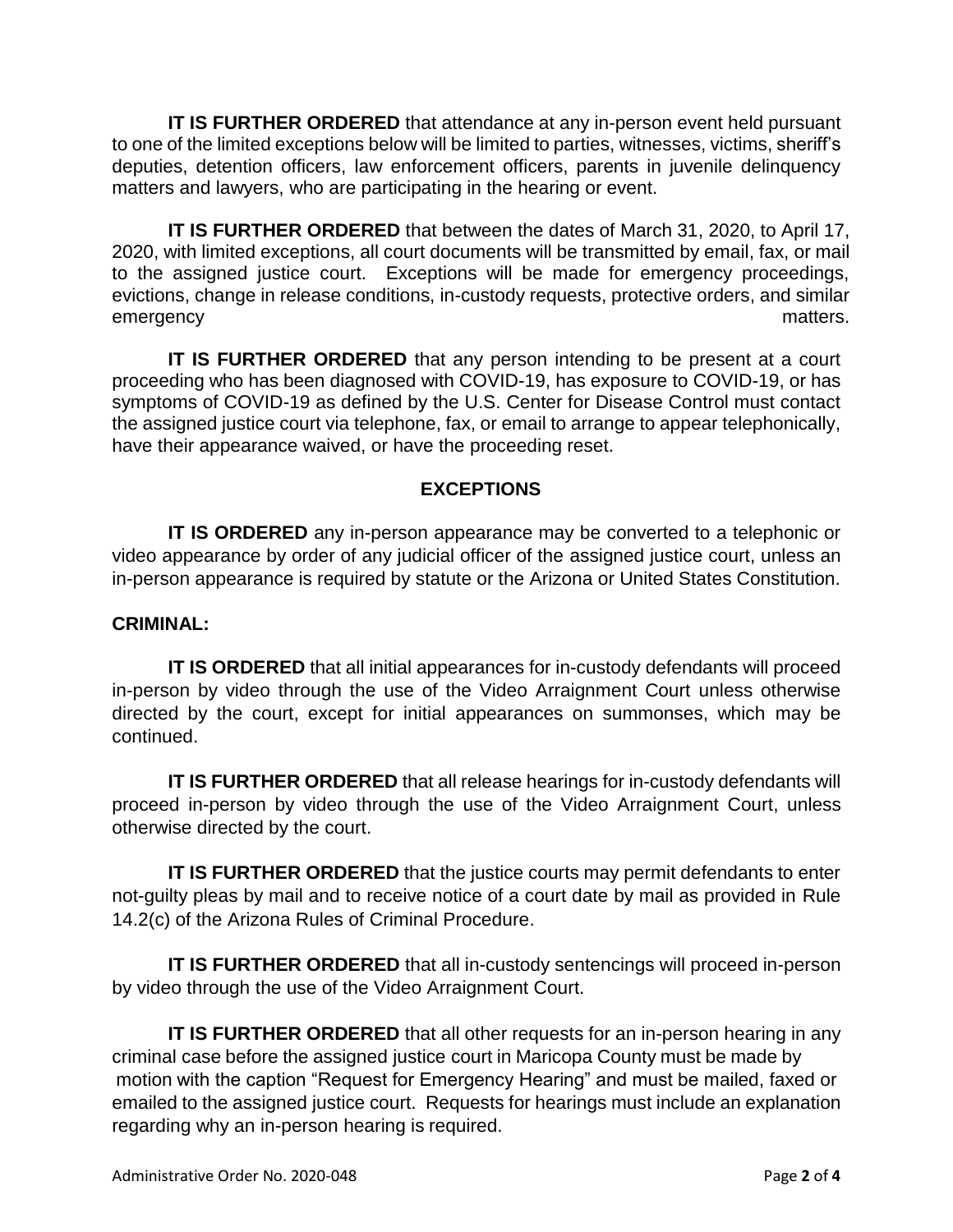# **JUVENILE:**

**IT IS FURTHER ORDERED** that matters filed against a juvenile in the justice courts are to be processed in accordance with the applicable legal authorities under the direction of the assigned justice court so as to limit in-person proceeding to the maximum extent possible.

## **CIVIL:**

**IT IS ORDERED** that individual seeking an eviction/forcible detainer, alleging an irreparable and immediate breach may contact the assigned justice court to request an emergency telephonic hearing date. The summons must provide notice to the defendant of the ability to appear at the hearing telephonically.

**IT IS FURTHER ORDERED** that any debtor requesting a hearing on a writ of garnishment may file an "Emergency Request for Hearing" with the assigned justice court, and the debtor may request a telephonic hearing date.

**IT IS FURTHER ORDERED** that any judgment creditor seeking a judgment against a garnishee or an order of continuing lien may either mail, fax, or email the application to the assigned court or use drop boxes, housed at the assigned justice court, if available.

### **PROTECTIVE ORDERS:**

**IT IS ORDERED** that any individual seeking an order of protection may complete a petition through AZPOINT at<https://azpoint.azcourts.gov/> and may file a petition for such relief by calling the justice court and providing the confirmation number assigned in AZPOINT. Any contested hearings will be conducted as directed by further court order. Such hearings may be conducted in-person, telephonically, or through video conferencing.

**IT IS FURTHER ORDERED** that any individual seeking an injunction against harassment or injunction against workplace harassment may file a petition for such relief with the justice court. Any contested hearings will be conducted as directed by further court order. Such hearings may be conducted in-person, telephonically, or through video conferencing.

### **WEDDINGS:**

**IT IS FURTHER ORDERED** that a couple seeking issuance of a marriage license from a justice court may enter the court building for that purpose. The couple should first contact the justice court by telephone to confirm that marriage licenses are issued at that location before coming to the court.